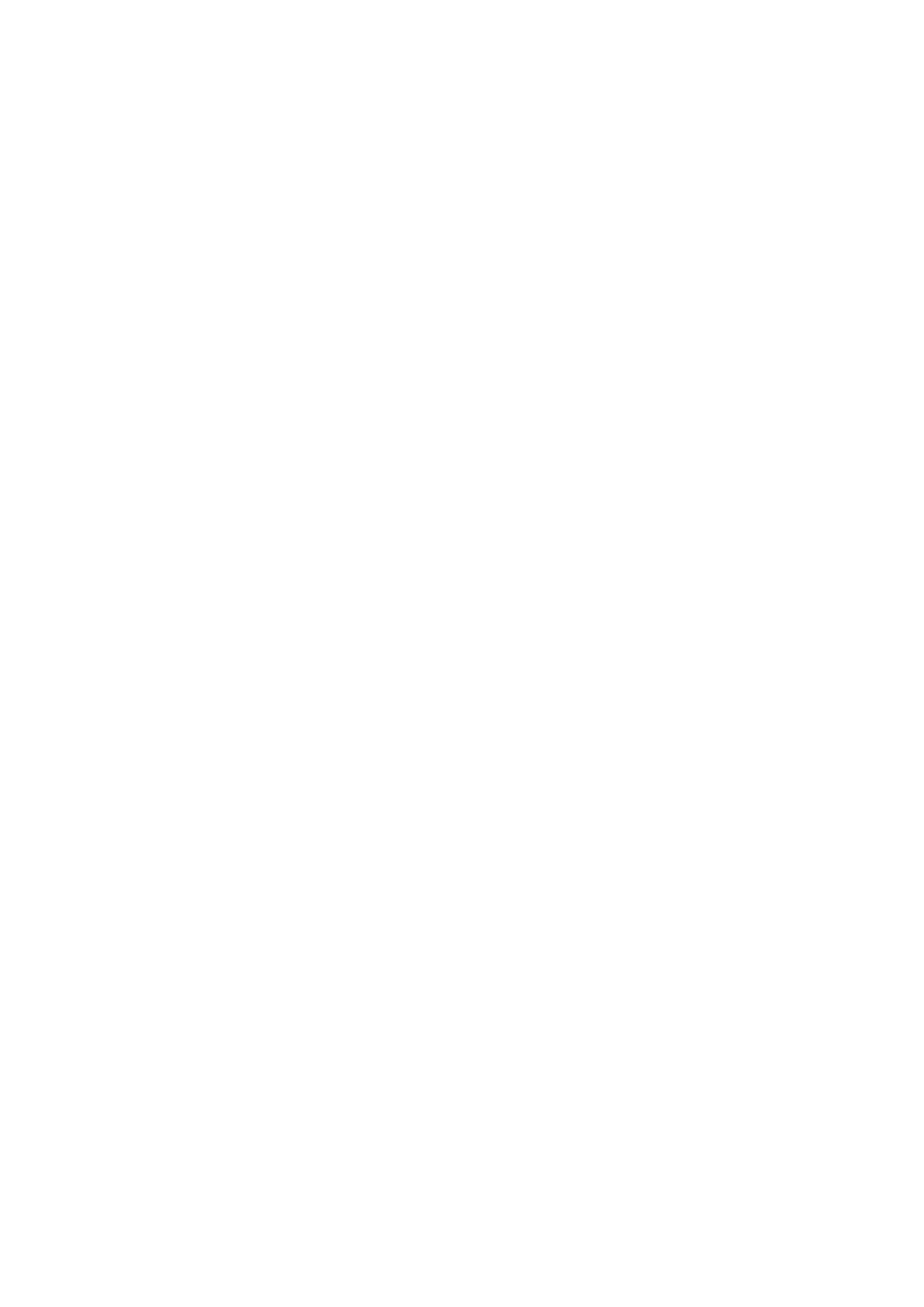*I certify that this PUBLIC BILL, which originated in the LEGISLATIVE COUNCIL, has finally passed the LEGISLATIVE COUNCIL and the LEGISLATIVE ASSEMBLY of NEW SOUTH WALES.*

*Legislative Council 2012* *Clerk of the Parliaments*



New South Wales

# **Game and Feral Animal Control Further Amendment Bill 2012**

Act No , 2012

An Act to amend the *Game and Feral Animal Control Act 2002* and the *National Parks and Wildlife Act 1974* to make provision with respect to the killing of native game birds on private land; and for other purposes.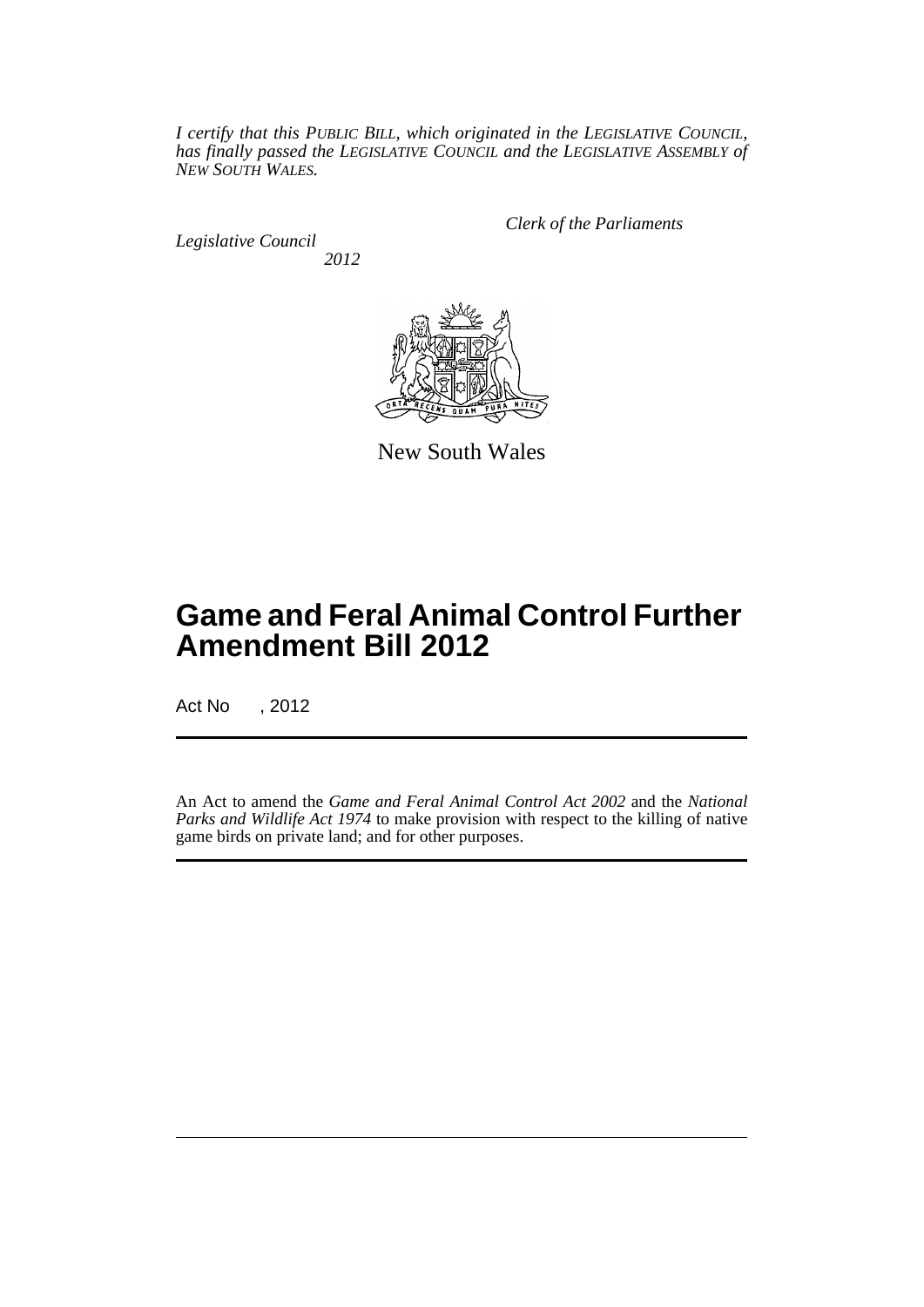# <span id="page-3-0"></span>**The Legislature of New South Wales enacts:**

# **1 Name of Act**

This Act is the *Game and Feral Animal Control Further Amendment Act 2012*.

# <span id="page-3-1"></span>**2 Commencement**

This Act commences on a day or days to be appointed by proclamation.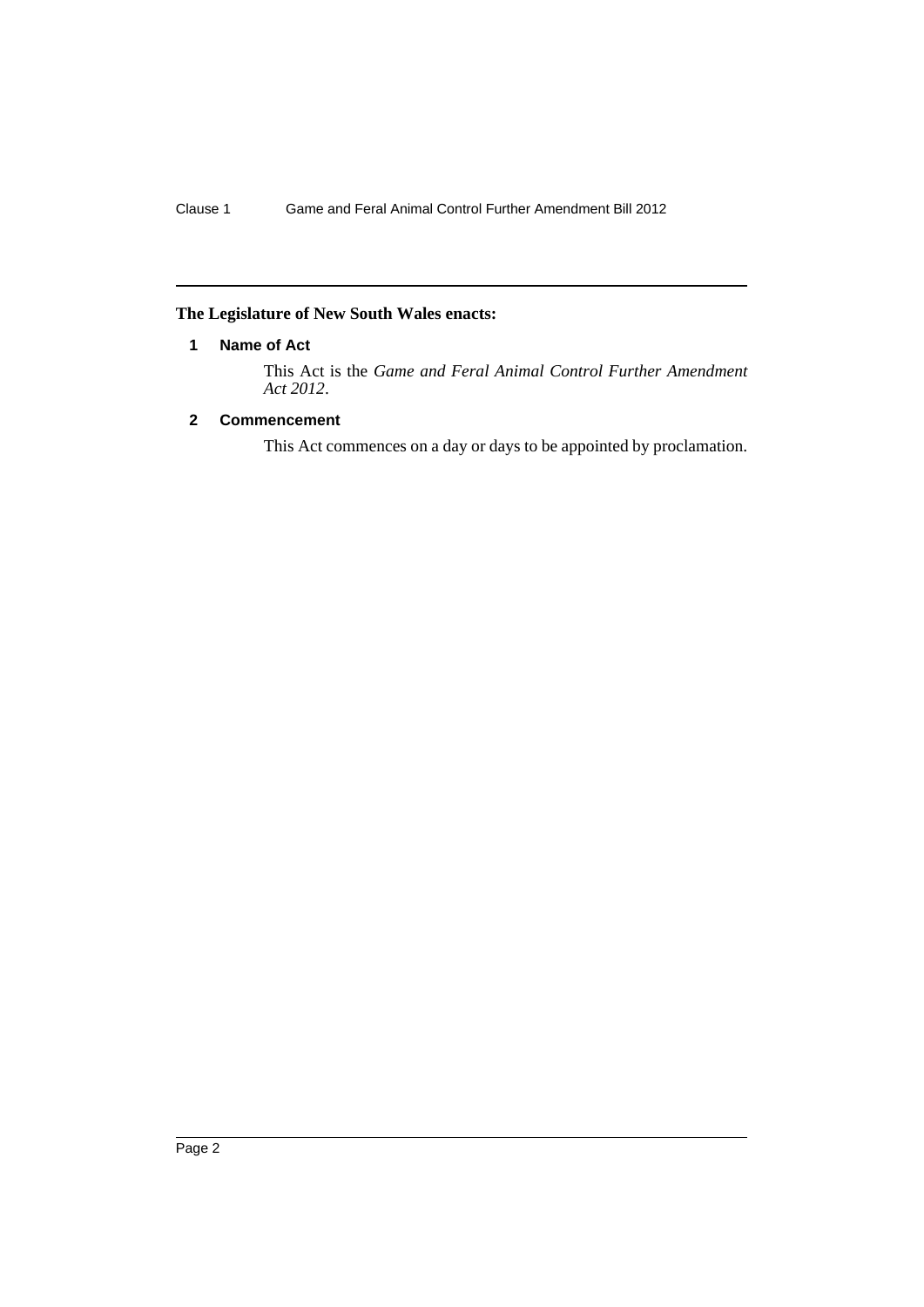Amendment of Game and Feral Animal Control Act 2002 No 64 Schedule 1

# <span id="page-4-0"></span>**Schedule 1 Amendment of Game and Feral Animal Control Act 2002 No 64**

#### **[1] Section 4 Definitions**

Insert in alphabetical order:

*native game bird* means a game animal listed in Part 1A of Schedule 3.

*native game bird management licence* means a licence granted under Part 3A and in force.

#### **[2] Section 6A Exemptions from certain offences under National Parks and Wildlife legislation**

Insert after section 6A (2) (as inserted by the *Game and Feral Animal Control Amendment Act 2012*):

- (2A) A person who holds a game hunting licence and who is authorised or permitted to kill a native game bird under the authority conferred by a native game bird management licence does not, in connection with that killing, commit:
	- (a) any offence under the *National Parks and Wildlife Act 1974* or the regulations under that Act that involves harming the native game bird, or
	- (b) any offence under that Act that involves possessing or exporting (otherwise than for the purposes of sale) the carcass, or the skin or any other part, of the native game bird.

#### **[3] Section 6B Orders and notices under other legislation**

Omit "game management licence" from section 6B (as inserted by the *Game and Feral Animal Control Amendment Act 2012*).

Insert instead "native game bird management licence".

## **[4] Section 9 Functions of Game Council**

Omit "licensing system under this Act for game hunters" from section 9 (1) (b).

Insert instead "licensing systems under this Act".

#### **[5] Section 14 Classes of game hunting licences**

Omit "granted under this Act". Insert instead "granted under this Part".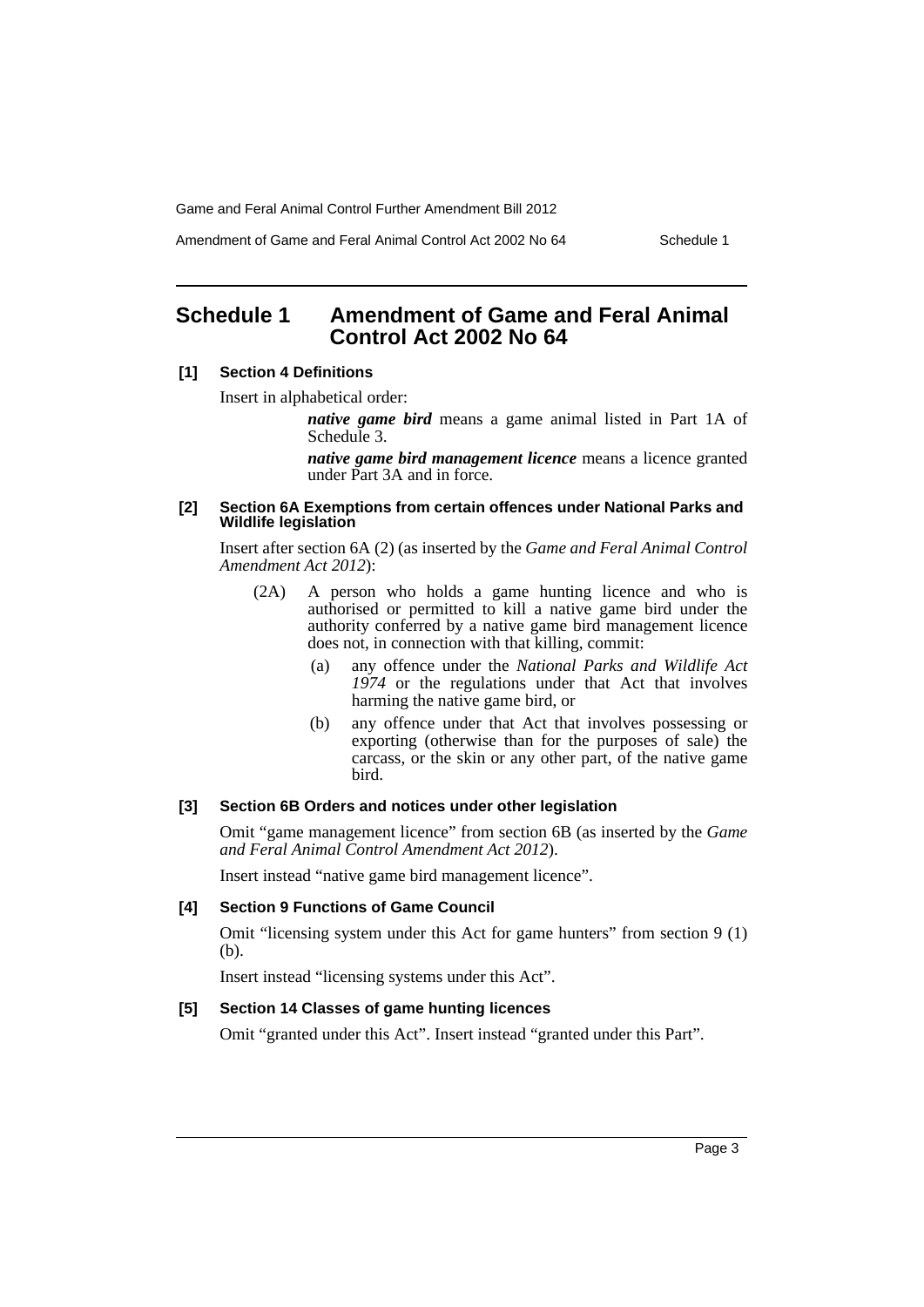Schedule 1 Amendment of Game and Feral Animal Control Act 2002 No 64

#### **[6] Section 15 Authority conferred by different classes of game hunting licences**

Omit section 15 (1) and (2) (except the note to section 15 (2)). Insert instead:

(1) **General licence**

A general game hunting licence authorises, subject to this Act, the holder of the licence:

- (a) to hunt game animals (other than native game birds) on private land, and
- (b) to kill (and for that purpose hunt) native game birds on private land if permitted to do so under the authority of a native game bird management licence.

**Note.** Part 3A provides for the grant, for sustainable agricultural management purposes only, of a native game bird management licence to the owner or occupier of private land under which native game birds may be killed by the holders of general or restricted game hunting licences in accordance with set annual quotas.

#### (2) **Restricted licence**

A restricted game hunting licence authorises, subject to this Act, the holder of the licence:

- (a) to hunt game animals (other than native game birds) on public land as well as private land, and
- (b) to kill (and for that purpose hunt) native game birds on private land if permitted to do so under the authority of a native game bird management licence.

## **[7] Section 17 Exemptions from requirement for game hunting licence**

Insert "(but not if the person is hunting native game birds)" after "household" in section 17 (1) (b).

#### **[8] Section 17 (1) (b1)**

Insert "(but not if the person is hunting native game birds)" after "officer".

#### **[9] Section 17**

Insert after section 17 (1) (f):

(f1) a person who is harming native game birds on any land in accordance with a licence under the *National Parks and Wildlife Act 1974*,

> **Note.** That Act provides for the issue of licences to harm native animals for purposes other than sustainable agricultural management purposes.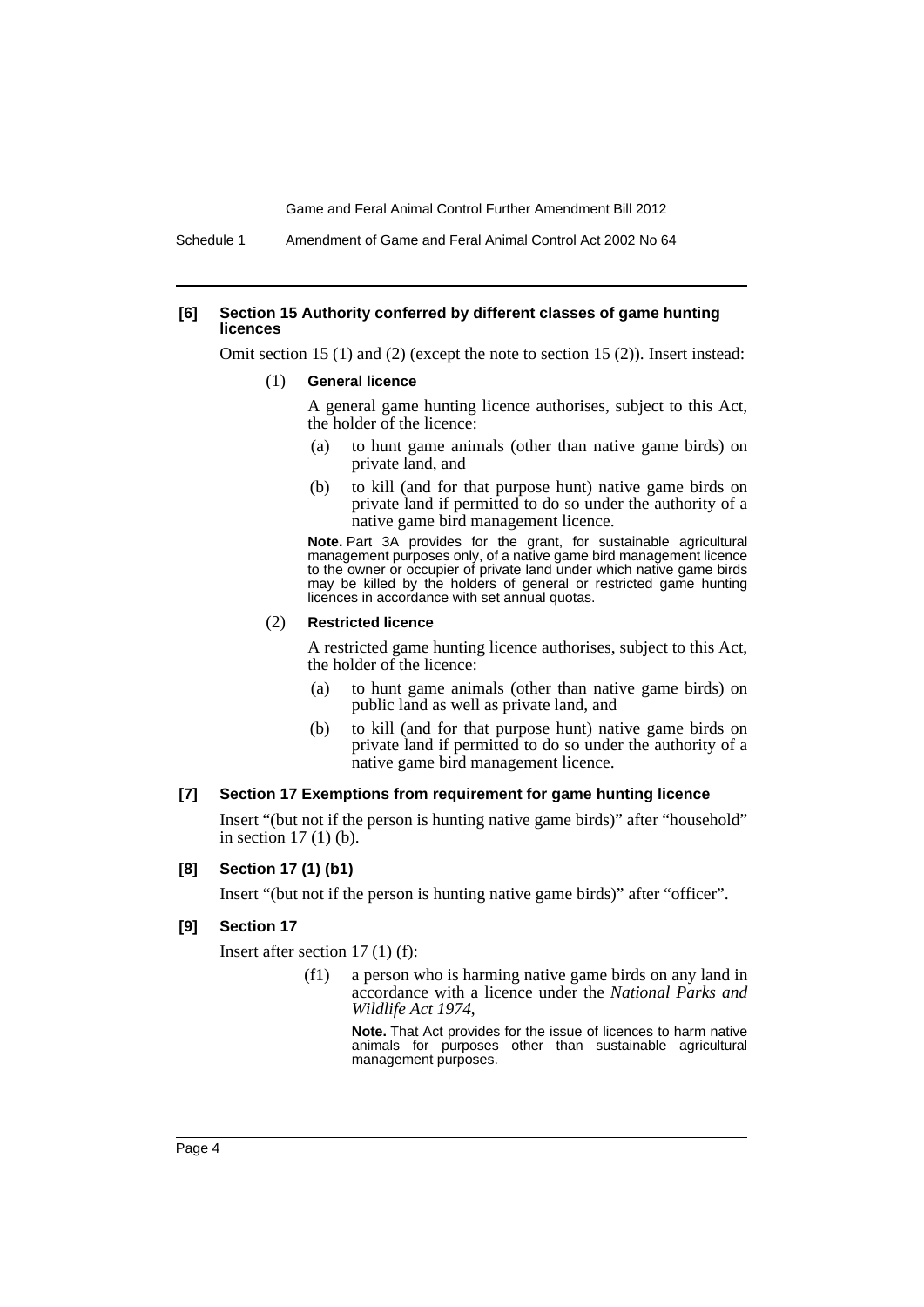Amendment of Game and Feral Animal Control Act 2002 No 64 Schedule 1

## **[10] Part 3A**

Insert after Part 3:

# **Part 3A Native game bird management licences**

#### **32A Native game bird management licences**

- (1) The Game Council may grant a licence (a *native game bird management licence*) to the owner or occupier of specified private land that authorises the killing, for sustainable agricultural management purposes only, of a specified number of native game birds of a specified class found on that land. For the purposes of this Part, *kill* includes capture.
- (2) A native game bird management licence only authorises the killing of native game birds by the holder of a game hunting licence. **Note.** The holders of game hunting licences authorised to kill native

game birds will be either the owner or occupier of the land concerned or other persons permitted by the owner or occupier to do so.

- (3) A native game bird management licence does not authorise the killing of native game birds for the purposes of sale.
- (4) A native game bird management licence also authorises the person who has killed a native game bird under the authority of the licence to possess the carcass, or the skin or any other part, of the native game bird.
- (5) The authority conferred by a native game bird management licence is subject to this Act.
- (6) Except as provided by section 6A (2A), a native game bird management licence does not authorise a person to contravene any prohibition or restriction imposed by or under any other Act.

#### **32B Application of provisions relating to game hunting licences to native game bird management licences**

- (1) Division 4 of Part 3 applies to or in respect of native game bird management licences in the same way as it applies to or in respect of game hunting licences.
- (2) Accordingly, a reference in that Division to a game hunting licence is taken to include a reference to a native game bird management licence.
- (3) This section is subject to the regulations.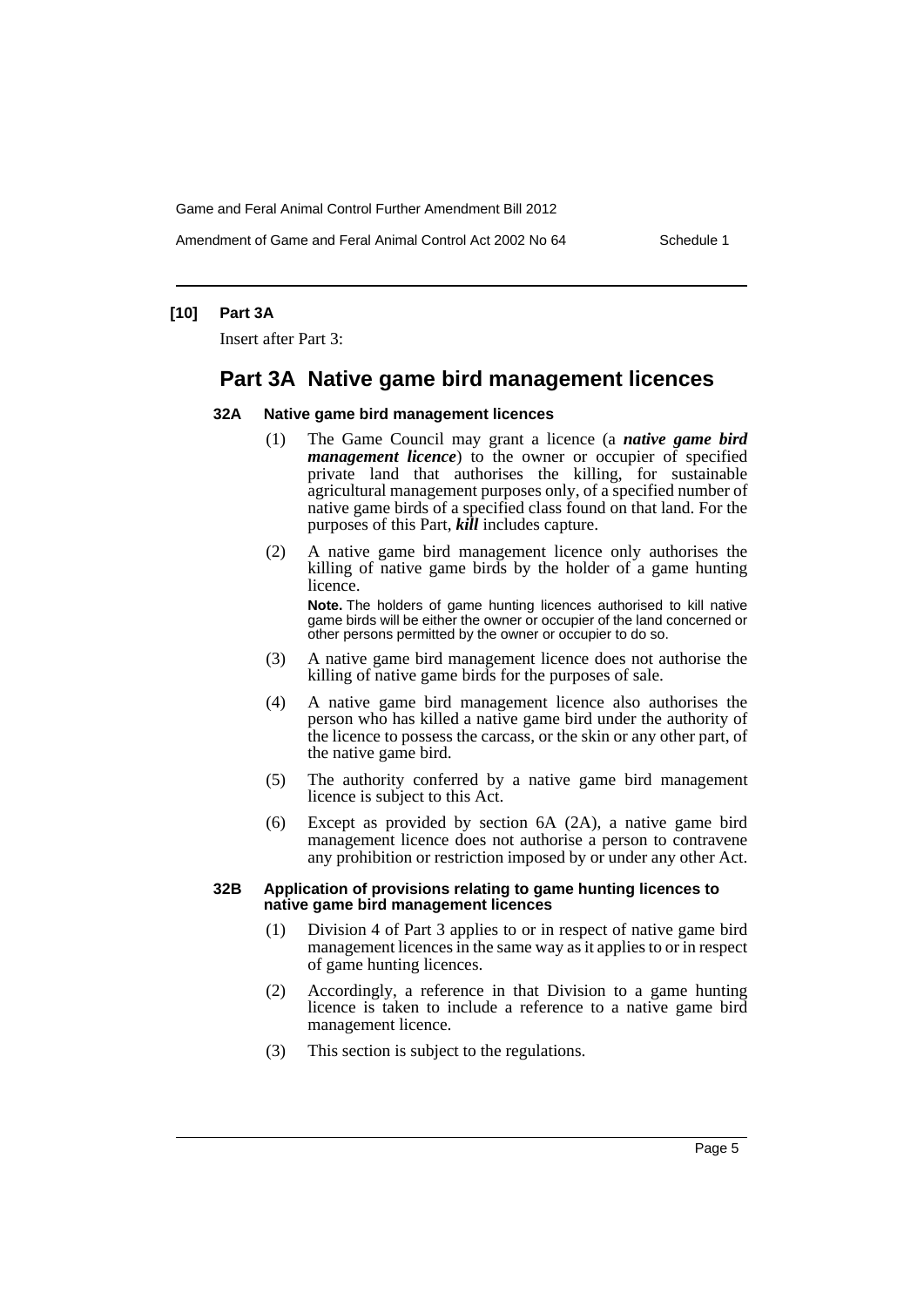#### **32C Native Game Bird Management Committee**

- (1) A Native Game Bird Management Committee is established for the purposes of this Part.
- (2) The Committee has the functions conferred on it by this Part. The Committee is to exercise its functions through the application of best available scientific knowledge, best practice management principles and the monitoring of outcomes.
- (3) The Committee is to consist of 3 members appointed by the Minister, as follows:
	- (a) a representative of the Department of Primary Industries who is to be appointed as chairperson of the Committee,
	- (b) a representative of the Game Council,
	- (c) a representative of the Office of Environment and Heritage.
- (4) The terms of office and other provisions relating to the members and procedure of the Committee are (subject to the regulations) to be determined by the Minister.

## **32D Quotas on killing native game birds**

- (1) The Native Game Bird Management Committee is required to set annual quotas of native game birds that may be killed under the authority conferred by a native game bird management licence.
- (2) The following provisions apply to the setting of quotas by the Committee:
	- (a) quotas are to be set on the basis of the best scientific information available of the estimated regional population of native game birds,
	- (b) separate quotas may be set for different species of native game birds and for different parts of the State,
	- (c) annual quotas are not required to be set for all species of native game birds in all parts of the State,
	- (d) quotas may be revised from time to time.
- (3) The Game Council is to ensure, by the imposition of licence conditions, that the number of native game birds authorised to be killed by the holders of licences under this Act complies with the relevant quota set by the Native Game Bird Management Committee.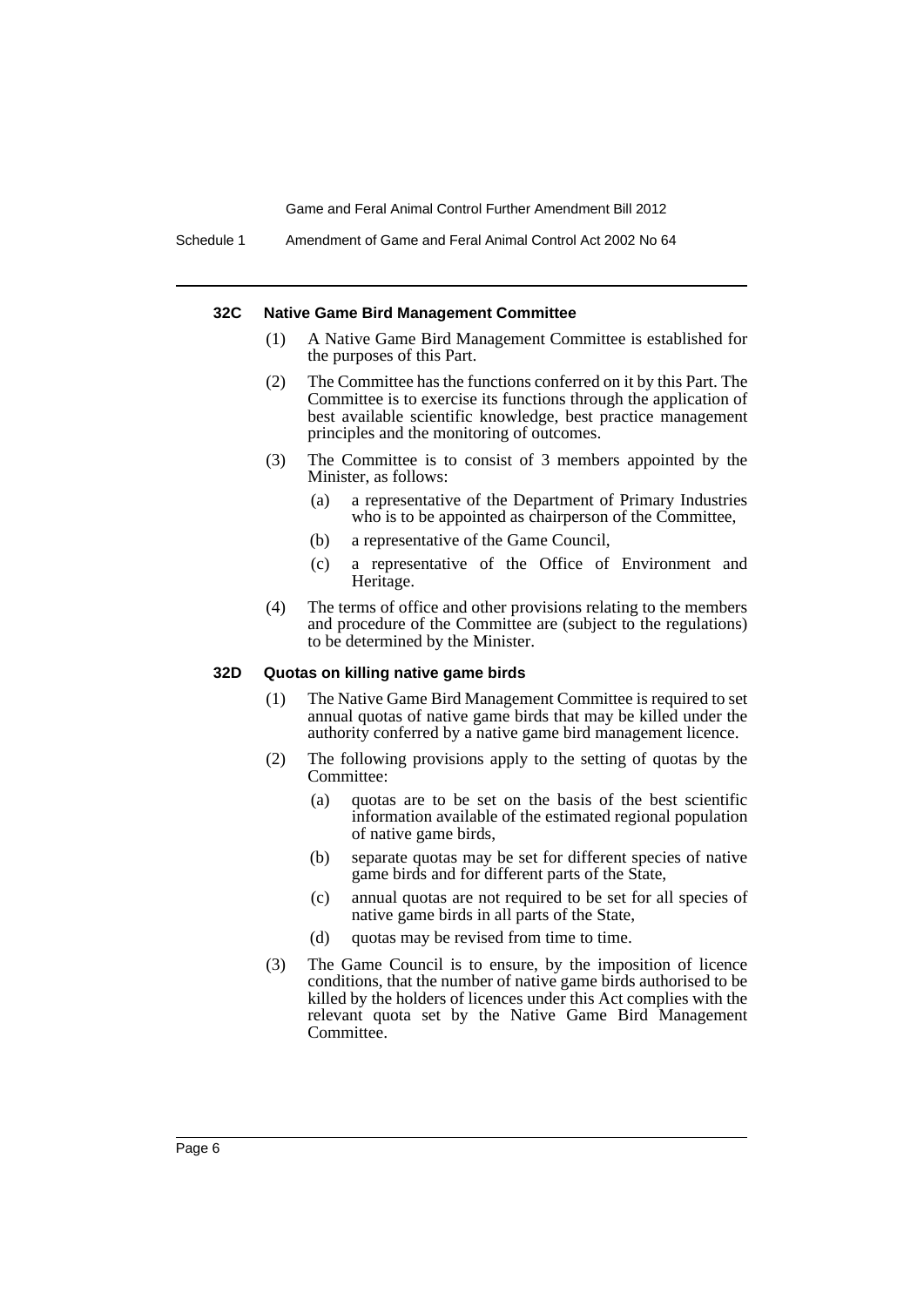- Amendment of Game and Feral Animal Control Act 2002 No 64 Schedule 1
	- (4) If a quota is not set during a particular period in respect of a particular species or a particular part of the State, a native game bird management licence does not authorise the killing, during that period, of that particular species of native game bird or any other native game bird in that particular part of the State.

#### **32E Other requirements relating to native game birds**

- (1) The Native Game Bird Management Committee is, in addition to setting quotas, to determine the following matters:
	- (a) the periods during which, and the areas within which, particular species of native game birds may be hunted by the holders of game hunting licences under the authority conferred by a native game bird management licence,
	- (b) requirements with respect to the tagging or other identification, and notification to the Game Council, of native game birds killed under the authority conferred by a native game bird management licence,
	- (c) guidelines for the auditing of compliance with this Act in respect of the killing of native game birds.
- (2) The Game Council is to ensure, by the imposition of licence conditions, that determinations under this section are complied with by the holders of licences under this Act.
- (3) The Game Council is to include in its annual report details on the number, as notified to the Game Council, of native game birds killed by licence holders during the reporting year in those parts of the State in which the killing of native game birds is authorised under this Act.

## **32F Waterfowl identification test**

- (1) A game hunting licence does not authorise the holder to hunt native game birds that are waterfowl unless the holder has passed an official identification test.
- (2) In this section:

*official identification test* means a test involving the identification of native waterfowl that:

- (a) is recognised by the Native Game Bird Management Committee, and
- (b) is conducted in accordance with arrangements made or approved by the Game Council.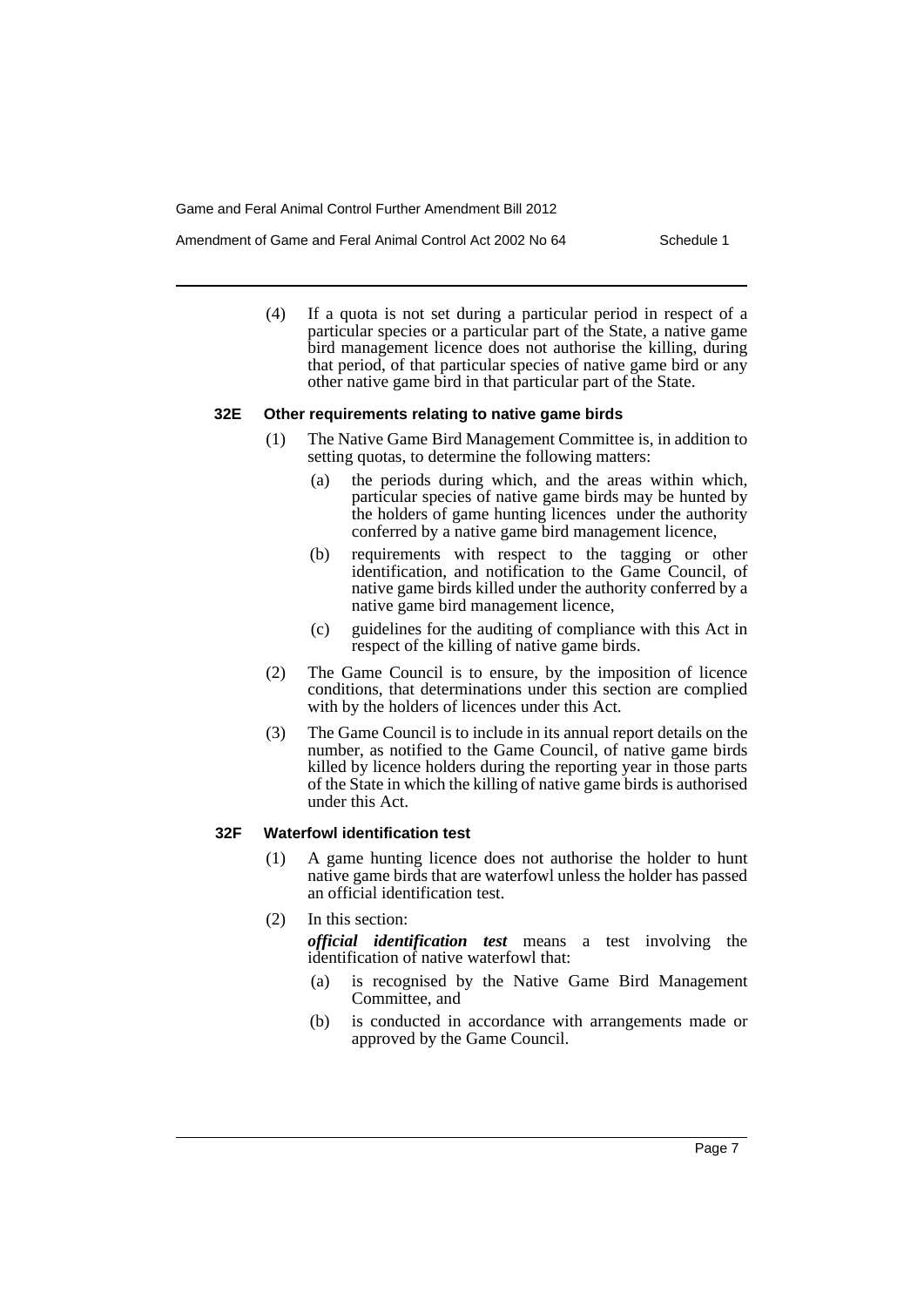Schedule 1 Amendment of Game and Feral Animal Control Act 2002 No 64

(3) For the purposes of this section, an official identification test includes any test conducted before the commencement of this section by or on behalf of the Office of Environment and Heritage (or the equivalent agency of another State or Territory) in connection with the identification of native waterfowl.

#### **[11] Section 55B Requirements for commercial taxidermists**

Insert "or 1A" after "Part 1" in section 55B (1) (as inserted by the *Game and Feral Animal Control Amendment Act 2012*).

#### **[12] Section 55B (1) (a)**

Omit "or game management licence".

#### **[13] Schedule 3, Part 1A**

Insert after Part 1:

# **Part 1A Native game birds (licence required to hunt on private land)**

**Note.** Additions or omissions to the following list of native game birds may only be made by Act of Parliament and not by Ministerial order under section 5.

### **Ducks**

Australian Shelduck or Mountain Duck (*Tadorna tadornoides*) Australian Wood Duck or Maned Duck (*Chenonetta jubata*) Black Duck or Pacific Black Duck (*Anas superciliosa*) Blue-winged Shoveler or Australasian Shoveler (*Anas rhynchotis*) Chestnut Teal (*Anas castanea*) Grass Whistling Duck or Plumed Whistling Duck (*Dendrocygna eytoni*) Grey Teal (*Anas gibberifrons*) Hardhead Duck or White-eyed Duck (*Aythya australis*) Pink-eared Duck (*Malacorhynchus membranaceus*) Water Whistling Duck, Wandering Whistling Duck or Whistling or Wandering Tree Duck (*Dendrocygna arcuata*)

## **Quails**

Brown Quail (*Coturnix ypsilophora*) Stubble Quail (*Coturnix pectoralis*)

### **Pigeons**

Common Bronzewing Pigeon (*Phaps chalcoptera*) Crested Pigeon (*Ocyphaps lophotes*)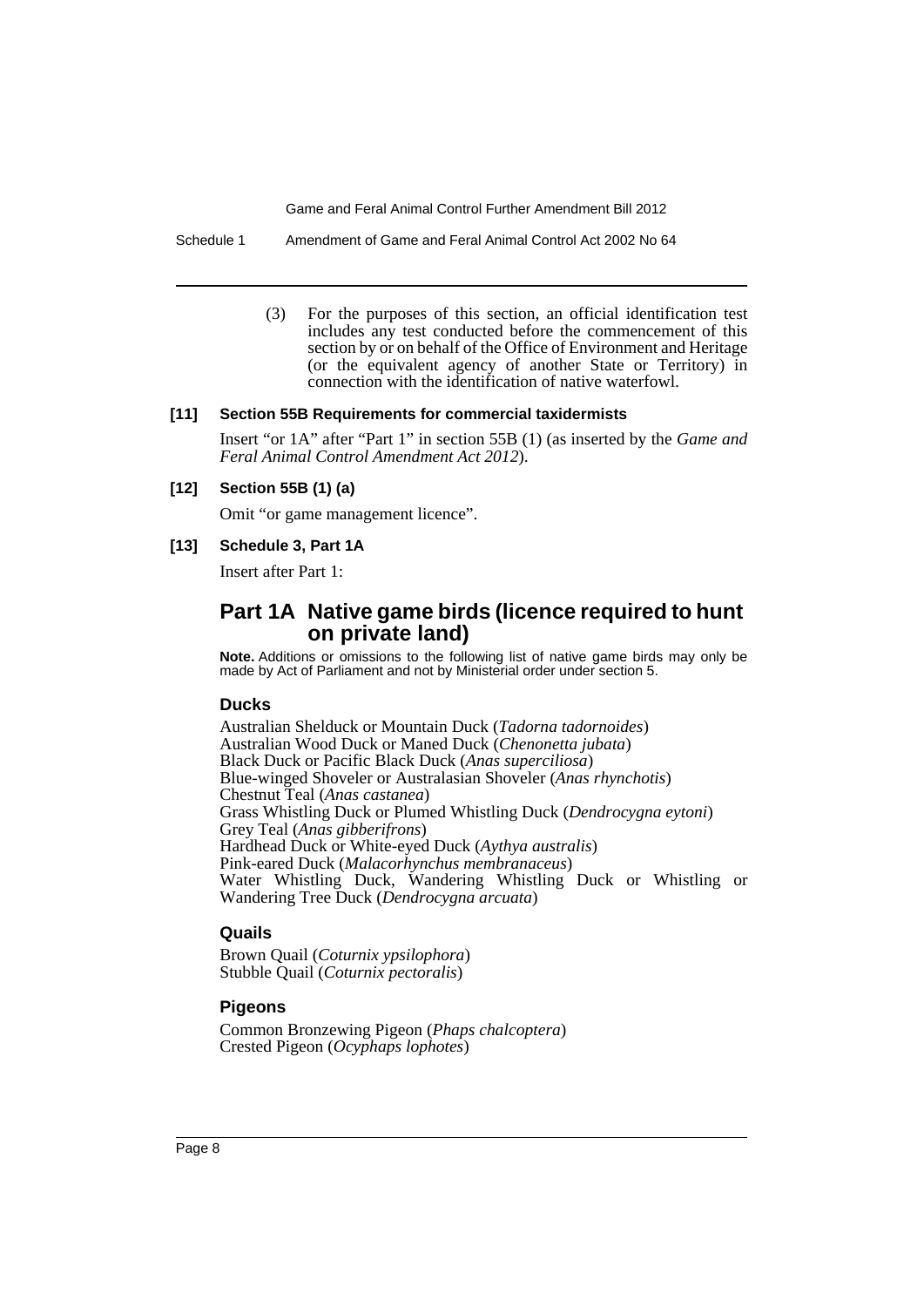Amendment of Game and Feral Animal Control Act 2002 No 64 Schedule 1

# **[14] Schedule 4 Savings, transitional and other provisions**

Insert at the end of clause 1 (1):

*Game and Feral Animal Control Further Amendment Act 2012*